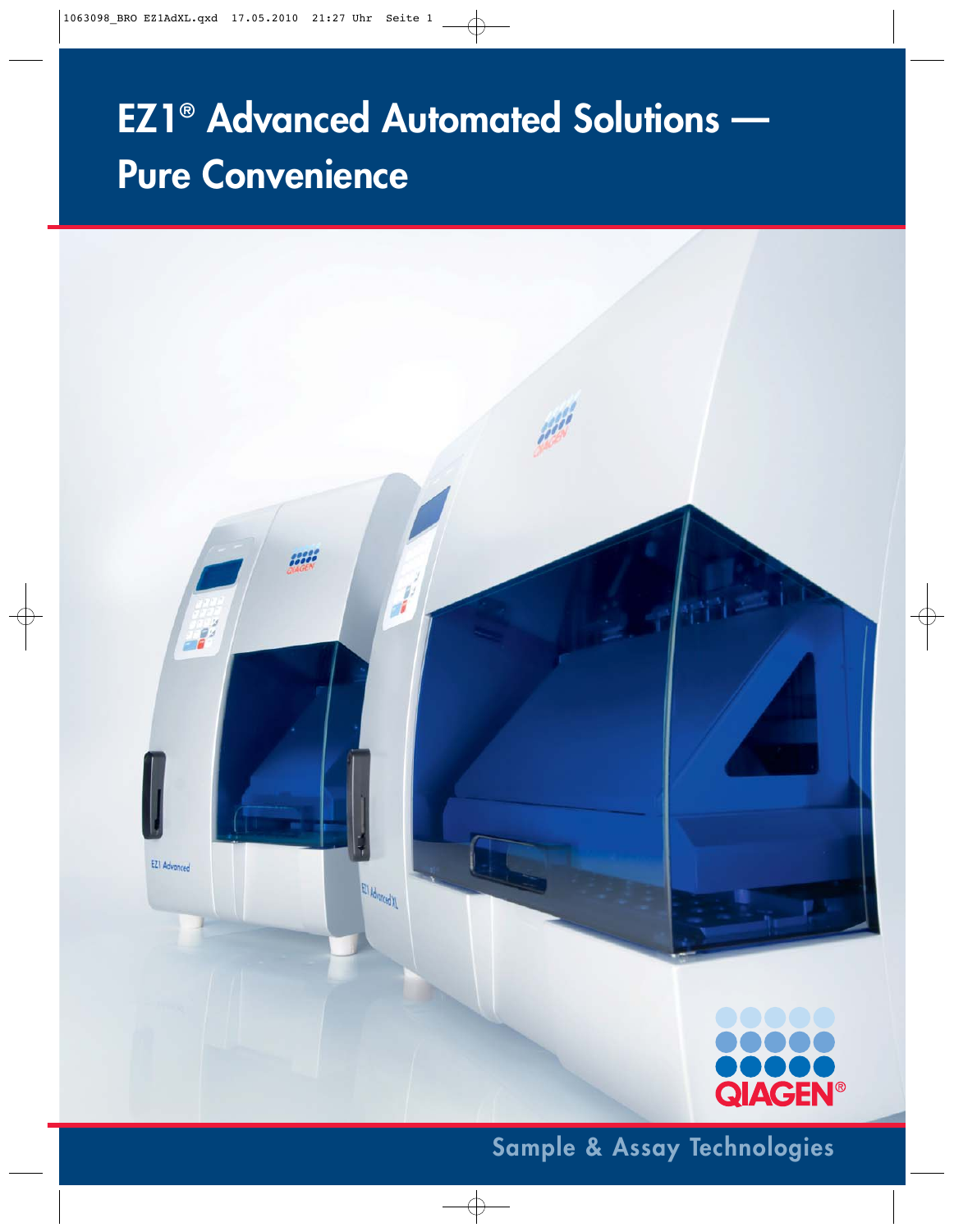#### **Advances in automation reflect demanding research needs**

The EZ1 Advanced and the EZ1 Advanced XL enable nucleic acid purification from a wide range of sample types relevant for molecular diagnostics, genetic identity testing, forensics, biomedical research, and gene expression analysis. The combination of easy-to-use instruments, with error-free protocol selection and worktable setup, and prefilled, sealed reagent cartridges makes nucleic acid purification easy.

#### **EZ1 Advanced for high-quality, low-throughput nucleic acid purification**

The EZ1 Advanced was developed to build on and extend the functionality of the well-established and highly successful BioRobot® EZ1. The improved workstation provides the convenience and reliability laboratories worldwide have come to rely on together with a fresh design and additional functions — ensuring effortless data management and improved safety. This instrument uses proven EZ1 Kits for low-throughput nucleic acid purification from up to 6 samples in parallel.

#### **EZ1 Advanced XL developed for low-to-medium throughput**

The EZ1 Advanced XL provides all the advantages of the EZ1 Advanced, and increases the throughput to 14 samples per run. This new workstation has been developed to combine the convenience and reliability of the EZ1 Advanced with the need for low-to-medium throughput.



"The worldwide success of the BioRobot EZ1 provided the driving force for development of the EZ1 Advanced and it remains at the top of the field by combining the highest safety standards with accuracy, reliability, and flexibility. The EZ1 Advanced XL meets laboratory demands for an easy-to-use solution for high-quality nucleic acid purification that enables throughput of 14 samples in 20 minutes."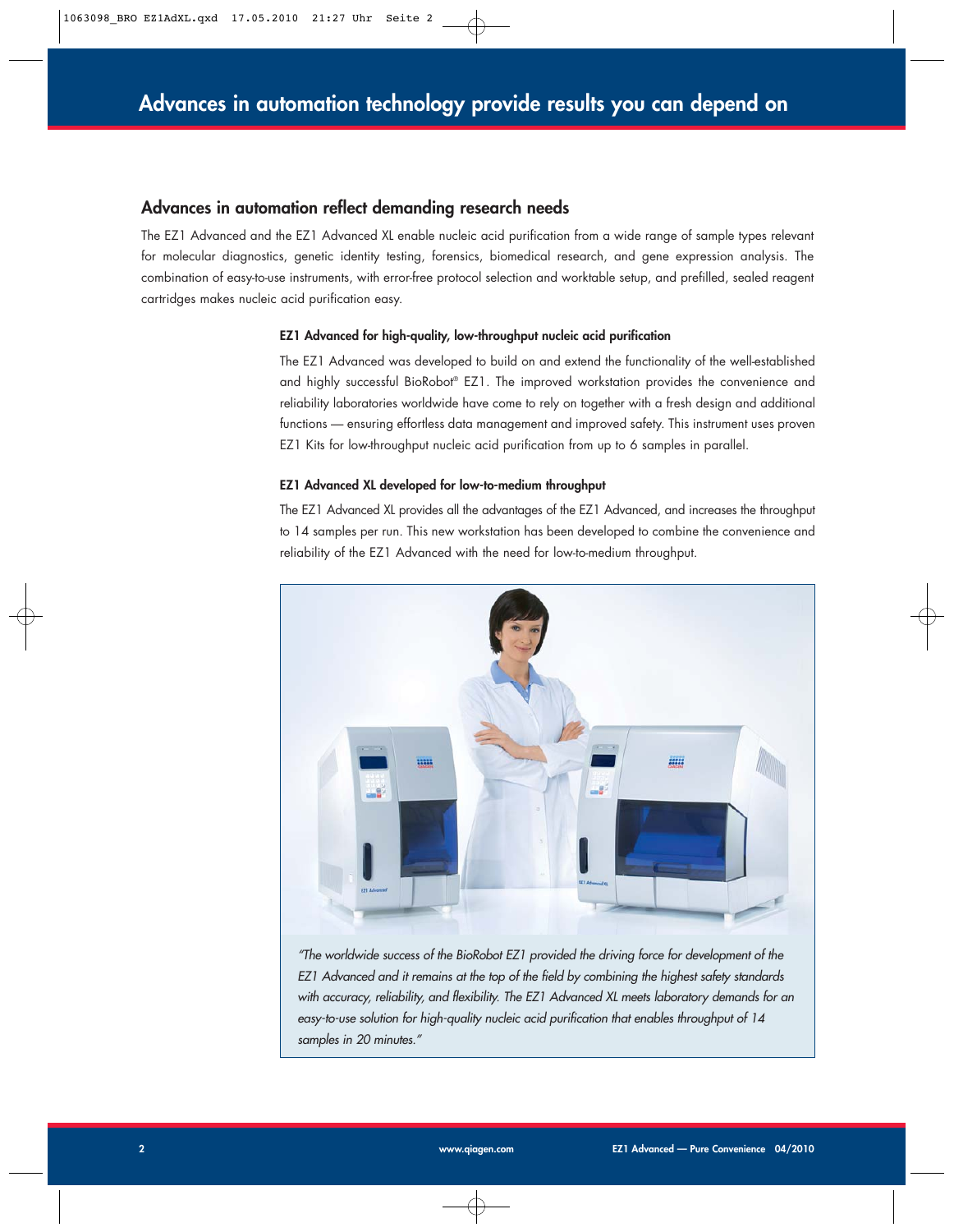## **EZ1 Advanced solutions — easy, safe, and reliable!**

With EZ1 Advanced instruments, specialized user training is not required. In combination with EZ1 Kits, EZ1 Advanced solutions are highly suited for low-throughput (the EZ1 Advanced) or low- to medium-throughput (the EZ1 Advanced XL) laboratories handling urgent samples, requiring versatile nucleic acid purification for daily testing, or performing long-term research projects. For increased efficiency and convenience, up to 4 EZ1 Advanced instruments can be connected to one computer, giving you the flexibility you need to easily cope with varying sample preparation requirements.

#### **EZ1 Advanced solutions deliver:**

- Effortless data management with full traceability
- UV decontamination for a safe user environment
- Throughput options of up to 6 samples or up to 14 samples per run
- High-quality genomic DNA and RNA from a range of sample materials
- Viral nucleic acids from serum, plasma, CSF, urine, and respiratory samples

Self-contained EZ1 Advanced and EZ1 Advanced XL instruments ensure optimal ease of use and walkaway automation. All processing steps are performed by the workstation — from piercing reagent cartridges to elution of pure nucleic acids. A separate computer is not required for operation, and EZ1 Kits include all reagents and accessories required to process your samples.

EZ1 Kits provide prefilled, foil-sealed reagent cartridges that remain sealed until the instrument door is closed and the protocol run started, reducing the risk of contamination during setup.

#### **Three simple steps**

- 1. Insert the EZ1 Advanced Card or the EZ1 Advanced XL Card with the desired protocol into the card slot and start the workstation.
- 2. Place samples and prefilled, sealed reagent cartridges into the instrument. Samples are processed automatically and purified nucleic acids are transferred to elution tubes.
- 3. Remove pure nucleic acids in 1.5 ml microcentrifuge tubes at a concentration suited to your downstream application.

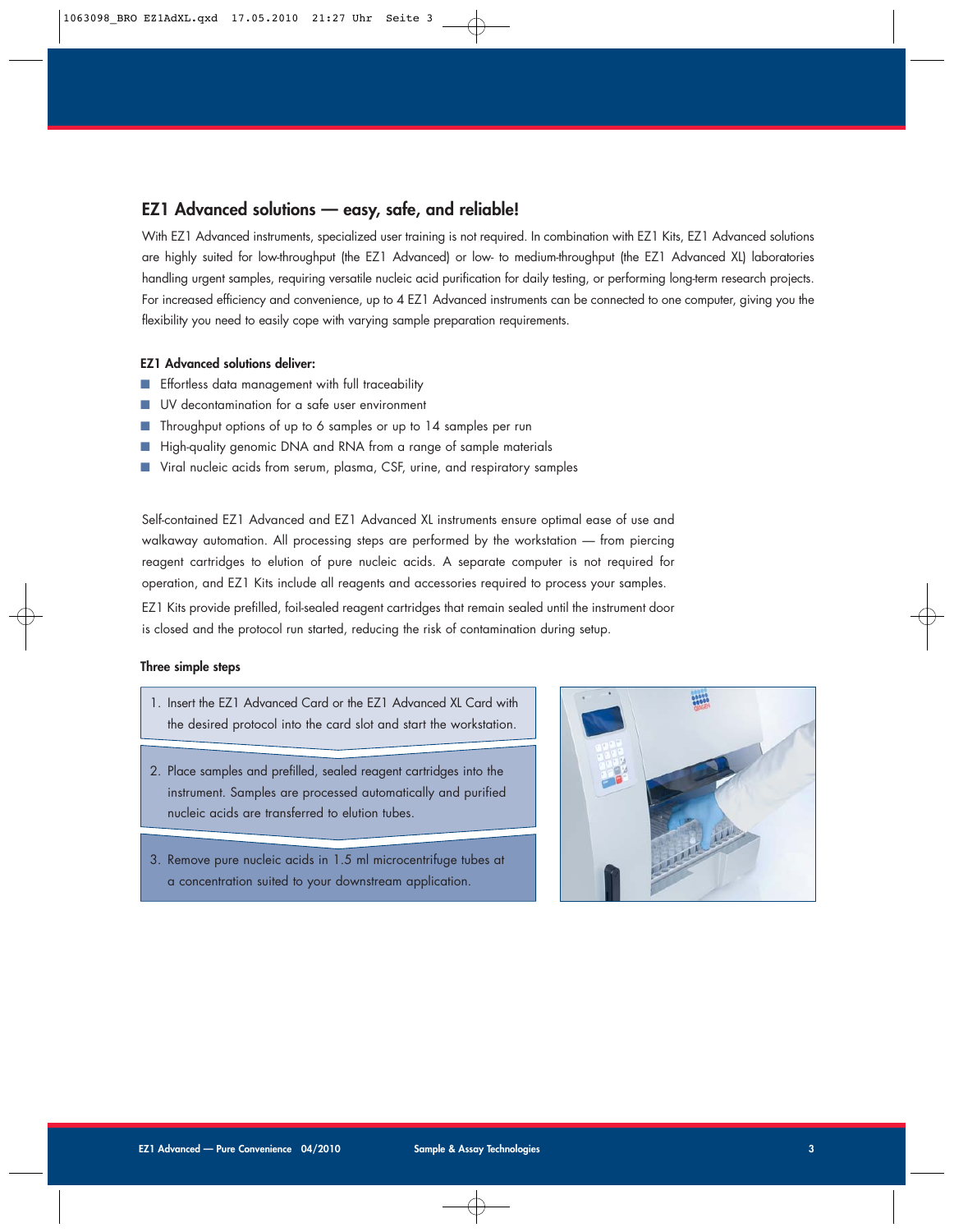

## **Flexibility and ease of use**

A wide range of protocols is available for purification of DNA, RNA, or viral nucleic acids from 1–6 samples per run in less than 20 minutes using the EZ1 Advanced or from 1–14 samples per run in less than 20 minutes using the EZ1 Advanced XL. The workstation is operated via a keypad, and workstation information is displayed on the VFD (vacuum fluorescent display). To enable you to easily adapt to changing sample preparation requirements, up to 4 EZ1 Advanced or EZ1 Advanced XL instruments can be connected to an external computer (supplied by QIAGEN), expanding your throughput to up to 56 samples per run.

## **Standardization and traceability**

The EZ1 Advanced and EZ1 Advanced XL set new standards in data management. Bar code reading enables complete tracking of samples and reagents throughout the entire purification process. Notes and assay identification information can also be easily entered. For increased process control and reliability, reagent identification and lot numbers are logged together with the expiration date, and a warning is issued if the expiration date has been exceeded. The run report, automatically generated at the end of each protocol, contains all workstation information, including maintenance procedures and decontamination data. The instruments generate a pdf and a csv file after each run. Data can be easily transferred to a printer or computer within your network and the report file can subsequently be processed by a LIMS (Laboratory Information Management System).





## **Proven technology with improved performance**

Proven EZ1 Kits, in combination with EZ1 Advanced Cards or EZ1 Advanced XL Cards, ensure high-performance results in your purification procedures. The unrivaled ease of use of the EZ1 Advanced and EZ1 Advanced XL enables fast and reproducible purification without the need for specialized training or previous experience with robotic workstations. The extensive application range, including DNA purification from blood, tissues, and human identity and forensic samples, RNA purification from cells and tissues, and purification of viral nucleic acids from a range of sample types, delivers the flexibility that is essential for laboratories processing a wide variety of starting materials.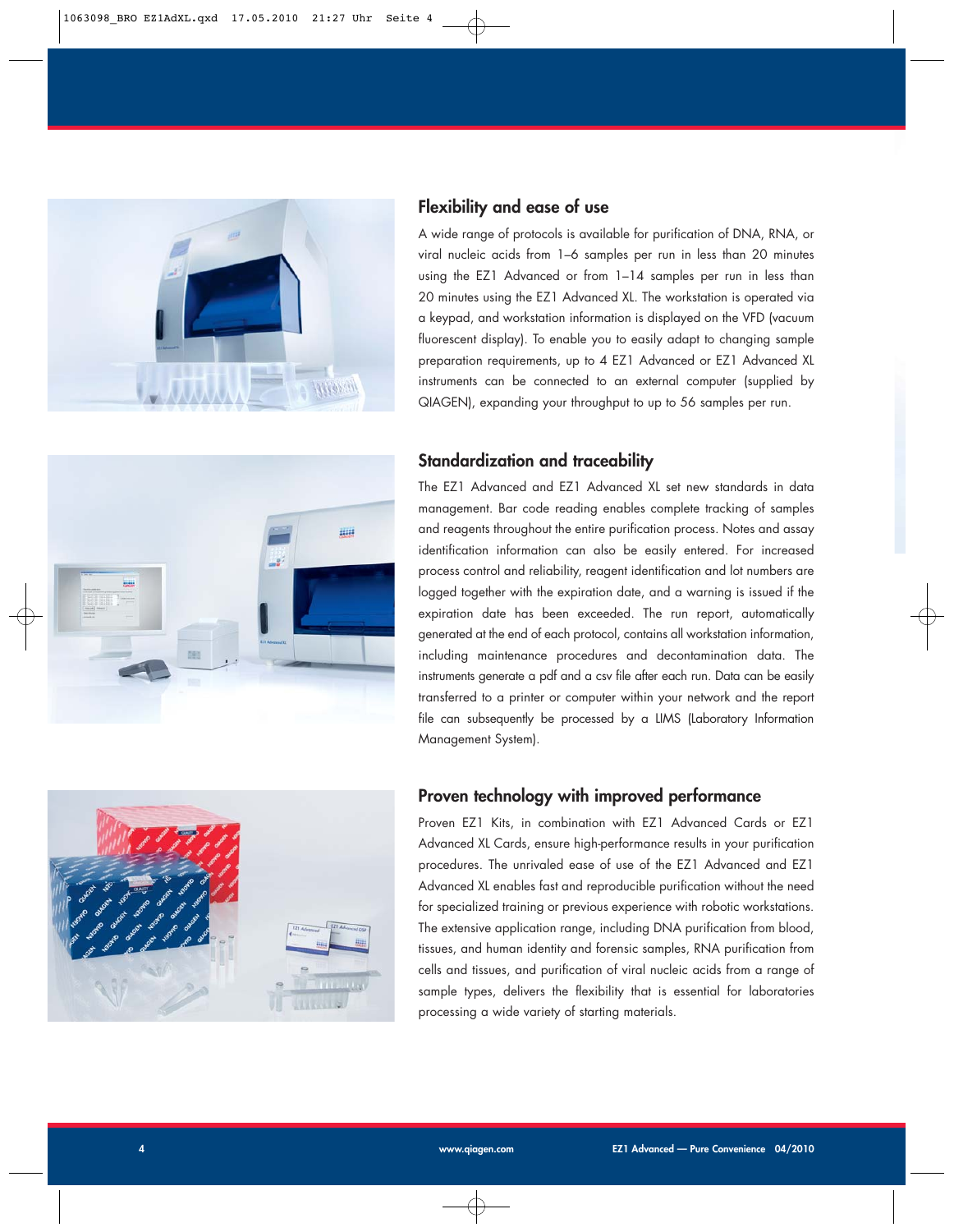

## **Safety and reliability**

The EZ1 Advanced and EZ1 Advanced XL have been designed to ensure high process safety, high performance, and user convenience. The instruments can be placed in a safety cabinet, if required, providing increased user safety. A sensor ensures that the workstation door remains closed during sample preparation, reducing contact of laboratory personnel with potentially infectious samples and protecting sample integrity. At the end of each run, an intelligent-design UV lamp decontaminates the inner surface of the workstation, which helps to eliminate sample carryover from run to run. UV decontamination is highly effective in eliminating Gram positive and Gram negative bacteria (Table 1).

| Table 1. UV lamp effectively eliminates bacterial contamination. |  |
|------------------------------------------------------------------|--|
|------------------------------------------------------------------|--|

| A                  |                | E. coli colony numbers |          |          |          |          |          |
|--------------------|----------------|------------------------|----------|----------|----------|----------|----------|
| <b>Irradiation</b> |                | Replicate              |          |          |          |          |          |
| (min.)             | Run            |                        | 2        | 3        | 4        | 5        | 6        |
| 30                 |                | Ω                      | $\Omega$ | $\Omega$ | 0        | Ω        | 0        |
|                    | $\overline{2}$ | $\Omega$               | $\Omega$ | $\Omega$ |          | $\Omega$ | $\circ$  |
|                    | 3              | 10                     | $\Omega$ | $\Omega$ | ∩        | ∩        | 3        |
|                    | Control        | 311                    | 352      |          | 402 367  | 351      | 396      |
| 60                 |                | Ω                      | $\Omega$ | $\Omega$ | 0        | Ω        | 0        |
|                    | $\overline{2}$ | $\Omega$               | $\Omega$ | $\Omega$ | $\Omega$ | $\Omega$ | $\Omega$ |
|                    | 3              | ∩                      | $\Omega$ | $\Omega$ | ∩        | Ω        | $\Omega$ |
|                    | Control        | 348                    | 307      | 329      | 326      | 396      | 385      |

#### **S. haemolyticus colony numbers**

|                | Replicate |              |                |                |          |                                |
|----------------|-----------|--------------|----------------|----------------|----------|--------------------------------|
| Run            |           | $\mathbf{2}$ | 3              | 4              | 5        | 6                              |
|                | 12        | 10           | 17             | $\overline{2}$ | 6        | 4                              |
| $\overline{2}$ | $\Omega$  | $\Omega$     | $\Omega$       | $\Omega$       | $\Omega$ | $\mathbf 0$                    |
| 3              | ∩         | ∩            | $\overline{2}$ |                | ∩        | 3                              |
| Control        | 248       | 256          |                |                |          |                                |
|                | ∩         |              | ∩              | ∩              | ∩        | 0                              |
| $\overline{2}$ | $\Omega$  | $\Omega$     | $\Omega$       | $\Omega$       | $\Omega$ | 0                              |
| 3              | 10        | ∩            | ∩              |                | Ω        | 0                              |
| Control        | 264       | 305          | 368            |                |          |                                |
|                |           |              |                |                |          | 396 314 321 267<br>292 347 388 |

Six replicates (20 µl each) of A Escherichia coli cultures (17,750 CFU/ml) or B Staphylococcus haemolyticus cultures (15,700 CFU/ml) were irradiated using the integrated UV lamp of the EZ1 Advanced, followed by growth on plates in appropriate culture medium. Three independent irradiation runs were performed. Irradiation using the UV lamp was highly effective in eliminating bacteria.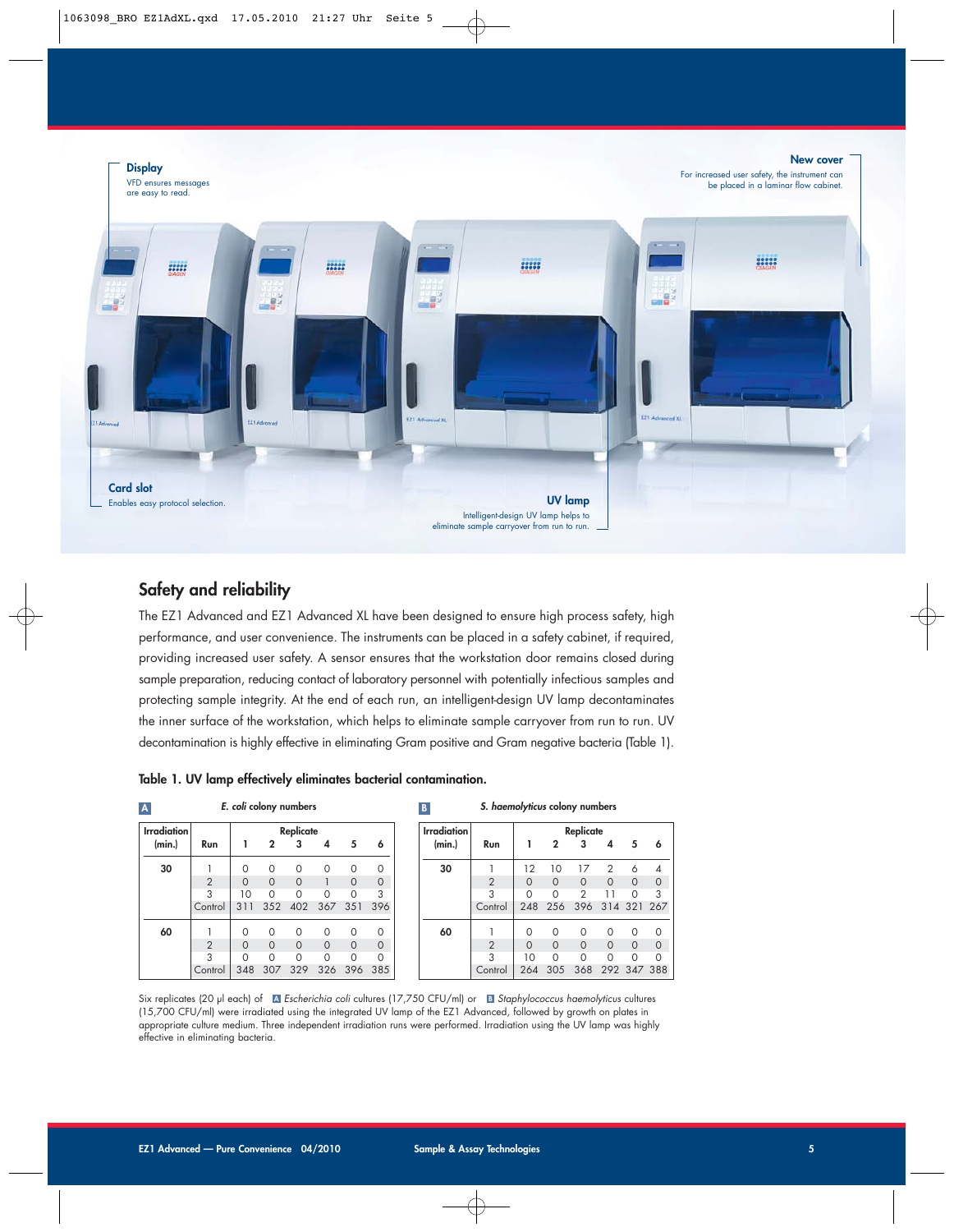## **Reproducible high performance using easy-to-run protocols**

The EZ1 Advanced and the EZ1 Advanced XL use proven EZ1 Kits with preprogrammed protocols on EZ1 Advanced or EZ1 Advanced XL Cards. EZ1 Advanced Cards or EZ1 Advanced XL Cards specify a choice of purification protocols without any manual data entry. As your range of applications expands, new cards may be purchased — increasing your range of purification protocols without any retraining or costly modifications to the instrument. EZ1 Kits are available for a broad range of applications including work in human identity and forensics, biomedical research, and gene expression analysis (see Table 2).

#### **Table 2. Combinations of EZ1 Advanced Cards and EZ1 Kits**

| Card                                                                                                                         | Kit                                                                                     | Sample                                                                                               |
|------------------------------------------------------------------------------------------------------------------------------|-----------------------------------------------------------------------------------------|------------------------------------------------------------------------------------------------------|
| EZ1 Advanced DNA Blood Card (cat. no. 9018293) or<br>EZ1 Advanced XL DNA Blood Card (cat. no. 9018695)                       | EZ1 DNA Blood 200 µl Kit                                                                | Blood and blood-derived samples                                                                      |
| EZ1 Advanced DNA Blood Card (cat. no. 9018293) or<br>EZ1 Advanced XL DNA Blood Card (cat. no. 9018695)                       | EZ1 DNA Blood 350 µl Kit                                                                | Blood and blood-derived samples                                                                      |
| EZ1 Advanced DNA Dried Blood Card (cat. no. 9018299) or<br>EZ1 Advanced XL DNA Dried Blood Card (cat. no. 9018698)           | <b>EZ1 DNA Tissue Kit</b>                                                               | Dried blood                                                                                          |
| EZ1 Advanced DNA Buffy Coat Card (cat. no. 9018294) or<br>EZ1 Advanced XL DNA Buffy Coat Card (cat. no. 9018697)             | EZ1 DNA Blood 350 µl Kit                                                                | Buffy coat                                                                                           |
| EZ1 Advanced DNA Tissue Card (cat. no. 9018295) or<br>EZ1 Advanced XL DNA Tissue Card (cat. no. 9018701)                     | <b>EZ1 DNA Tissue Kit</b>                                                               | <b>Tissues</b>                                                                                       |
| EZ1 Advanced DNA Paraffin Section Card (cat. no. 9018298) or<br>EZ1 Advanced XL DNA Paraffin Section Card (cat. no. 9018700) | <b>EZ1 DNA Tissue Kit</b>                                                               | Paraffin-embedded tissues                                                                            |
| EZ1 Advanced DNA Buccal Swab Card (cat. no. 9018296) or<br>EZ1 Advanced XL DNA Buccal Swab Card (cat. no. 9018696)           | <b>EZ1 DNA Tissue Kit</b>                                                               | <b>Buccal swabs</b>                                                                                  |
| EZ1 Advanced DNA Investigator Card (cat. no. 9018302) or<br>EZ1 Advanced XL DNA Investigator Card (cat. no. 9018699)         | EZ1 DNA Investigator Kit                                                                | Forensic and human identity<br>samples                                                               |
| EZ1 Advanced DNA Bacteria Card (cat. no. 9018301) or<br>EZ1 Advanced XL DNA Bacteria Card (cat. no. 9018694)                 | <b>EZ1 DNA Tissue Kit</b>                                                               | Human samples, swabs, biopsies,<br>bacterial cultures                                                |
| EZ1 Advanced Virus Card v2.0 (cat. no. 9018303) or<br>EZ1 Advanced XL Virus Card v2.0 (cat. no. 9018708)                     | EZ1 Virus Mini Kit v2.0                                                                 | Viral DNA and RNA from serum,<br>plasma, CSF, urine, and respiratory<br>samples                      |
| EZ1 Advanced RNA Card (cat. no. 9018297) or<br>EZ1 Advanced XL RNA Card (cat. no. 9018705)                                   | EZ1 RNA Cell Mini Kit<br>EZ1 RNA Tissue Mini Kit<br><b>EZ1 RNA Universal Tissue Kit</b> | Cultured cells or white blood cells<br>Standard tissue samples<br>Any type of human or animal tissue |
| EZ1 Advanced DSP DNA Blood Card (cat. no. 9018305) or<br>EZ1 Advanced XL DSP DNA Blood Card (cat. no. 9018702)*              | EZ1 DSP DNA Blood Kit*                                                                  | Human whole blood                                                                                    |
| EZ1 Advanced DSP Virus Card (cat. no. 9018306) or<br>EZ1 Advanced XL DSP Virus Card (cat. no. 9018703)*                      | EZ1 DSP Virus Kit*                                                                      | Human plasma, serum, or CSF                                                                          |

\* EZ1 Advanced DSP Cards and EZ1 DSP Kits are intended for in vitro diagnostic use in Europe and the United States.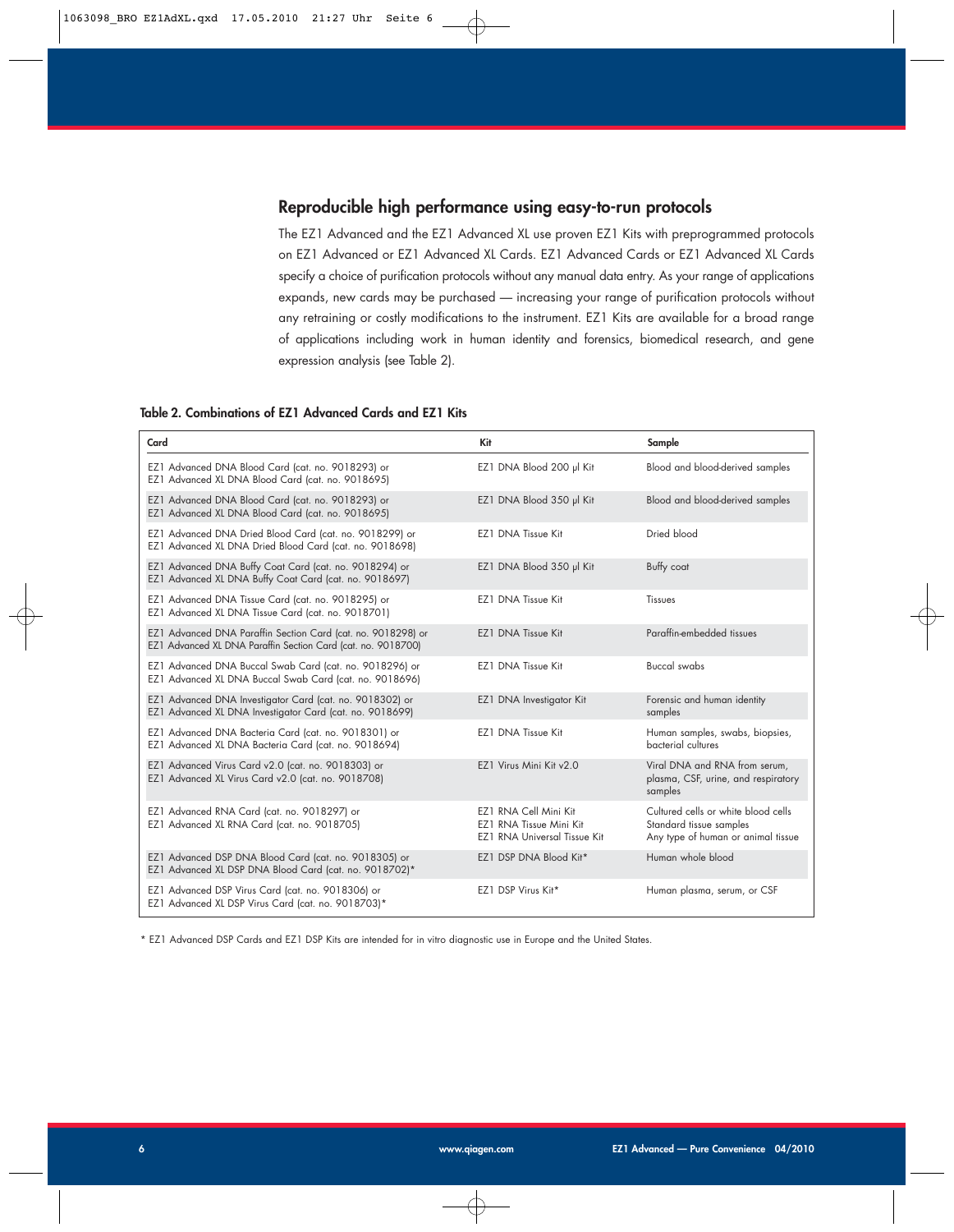### **EZ1 DNA Blood and Tissue Kits**

By eliminating most sources of variation during processing, the EZ1 Advanced and EZ1 Advanced XL, in combination with EZ1 Kits, provide highly reproducible data from run to run (Figures 1 and 2). The high quality of the purified nucleic acids allows sensitive downstream applications, such as quantitative RT-PCR or amplification of single-copy genes (Figure 3).

The EZ1 DNA Blood Kit enables purification of genomic DNA from whole blood and buffy coat samples. The EZ1 DNA Tissue Kit enables purification of genomic DNA from up to 40 mg tissue samples and bacterial DNA from primary samples. The high-quality DNA obtained using EZ1 DNA Blood or Tissue Kits and Cards with the EZ1 Advanced or EZ1 Advanced XL is suited for use in many applications, such as genotyping analysis, including SNP, STR, VNTR, RAPD, and AFLP technologies.





**Figure 1. Reproducible high-quality DNA.** Genomic DNA purified from whole blood. Upper lanes are from 200 µl blood, lower lanes are from 350 µl blood. Lanes 1–6 and 7–12 are from the first and last of 8 processing runs on the EZ1 Advanced workstation, respectively. **M**: 1000 bp DNA ladder (100 ng); **+**: positive control; **–**: negative control. A 2 µl aliquot (1%) of each eluate was visualized on the agarose gel.







**Figure 3. High-quality DNA for sensitive and specific analyses.** PCR of the single copy MECL-1 gene using DNA purified from whole blood. Genomic DNA was purified from samples of ACD-, EDTA-, and heparin-preserved human whole blood using the EZ1 DNA Blood 200 µl Kit. Template DNA was serially diluted. An aliquot of purified DNA (volume as indicated) was used in each 50 µl PCR.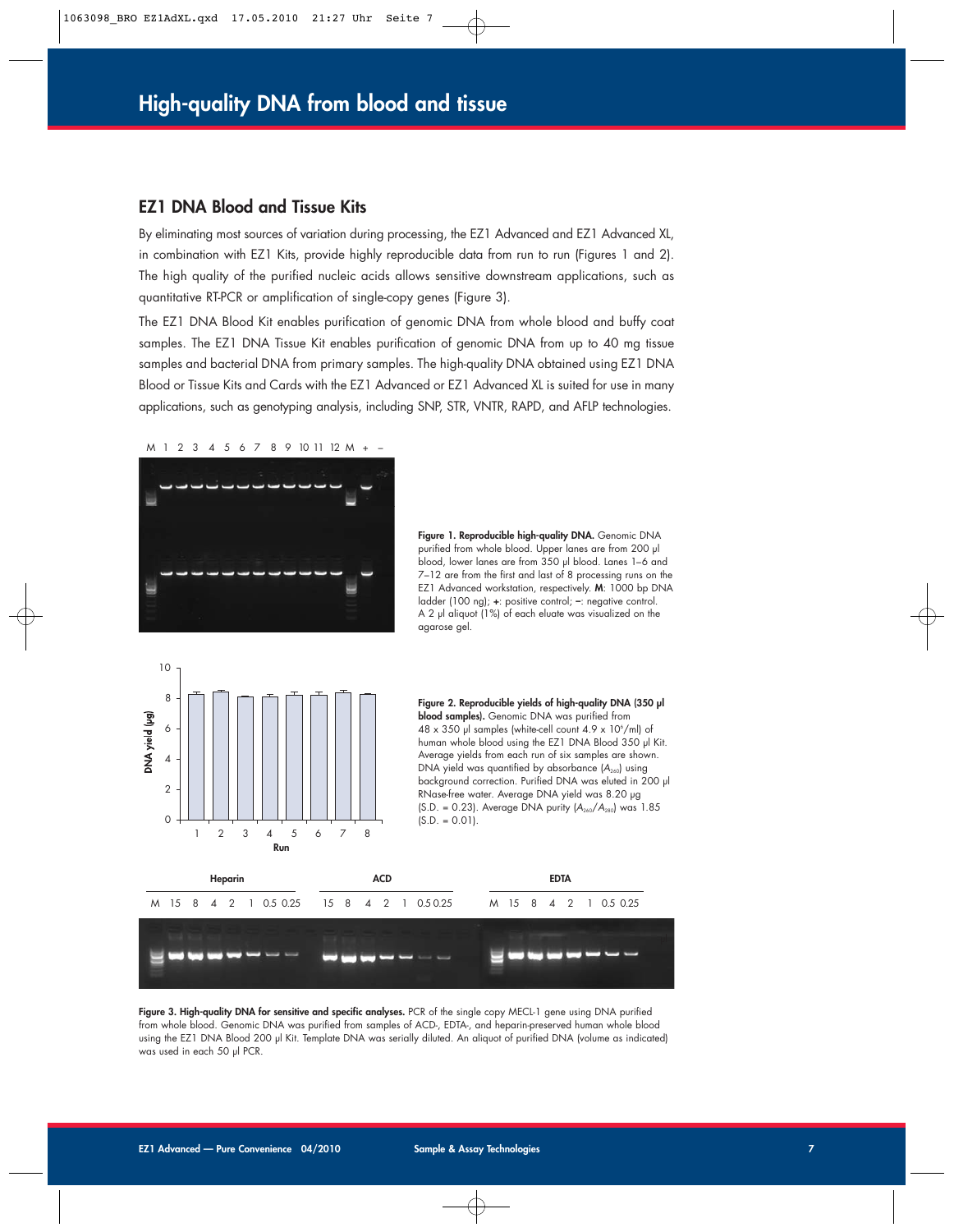#### **EZ1 DNA Investigator Kit**

The EZ1 DNA Investigator Kit reproducibly purifies genomic DNA from a wide variety of samples encountered in forensic, human identity, and biosecurity applications (Figure 4). Automated processing of swabs, blood disks, cigarette butts, and other solid samples includes optimized protocols and normalization for uniform yields (Figures 5–7). Large-volume protocols are available for processing textiles, bone samples, or dilute samples.



**Figure 4. Improved performance in STR analysis.** AmpFlSTR® control DNA (1 ng) was diluted in 200 µl Buffer G2 and purified using the EZ1 DNA Investigator Kit and the trace protocol on the EZ1 Advanced. DNA was eluted in 50 µl water, and 10 µl (corresponding to 200 pg DNA) was used for STR analysis. PCR products were analyzed on an ABI PRISM® 310 Genetic Analyzer with Genotyper® software (data kindly provided by B. Bayer and K. Anslinger, Institute of Legal Medicine, Ludwig Maximilian University, Munich, Germany).



**Trace Norm**

 $10<sub>pl</sub>$ 

 $50 \mu$ 

 $10<sub>µ</sub>$ 

3 paper disks per sample were spotted with 50 ng DNA per sample. After proteinase K digestion, the samples were incubated at 95°C for 5 minutes. Solid materials were removed from half of the samples, which were then processed using the EZ1 DNA Investigator Kit with the standard trace protocol (**Trace**). The remaining half of the samples was processed using the EZ1 DNA Investigator Kit with the "tip dance" protocol, without removing solid materials from the sample tubes (**Tip dance**). DNA yields were quantified by real-time, quantitative PCR.

**Figure 5. Easy and efficient processing of solid materials** with the "tip dance" protocol. Papers from cigarette butts or

**Figure 6. Higher yields of concentrated DNA with the largevolume protocol.** DNA was diluted in Buffer G2 to a final concentration of 50 pg/ $\mu$ , and the indicated volumes were processed using the EZ1 DNA Investigator Kit with the standard trace protocol (**Trace**) or the large-volume protocol (**LV**). All samples were eluted in 50 µl water, and 5 µl was quantified using real-time, quantitative PCR.





800 400  $\Omega$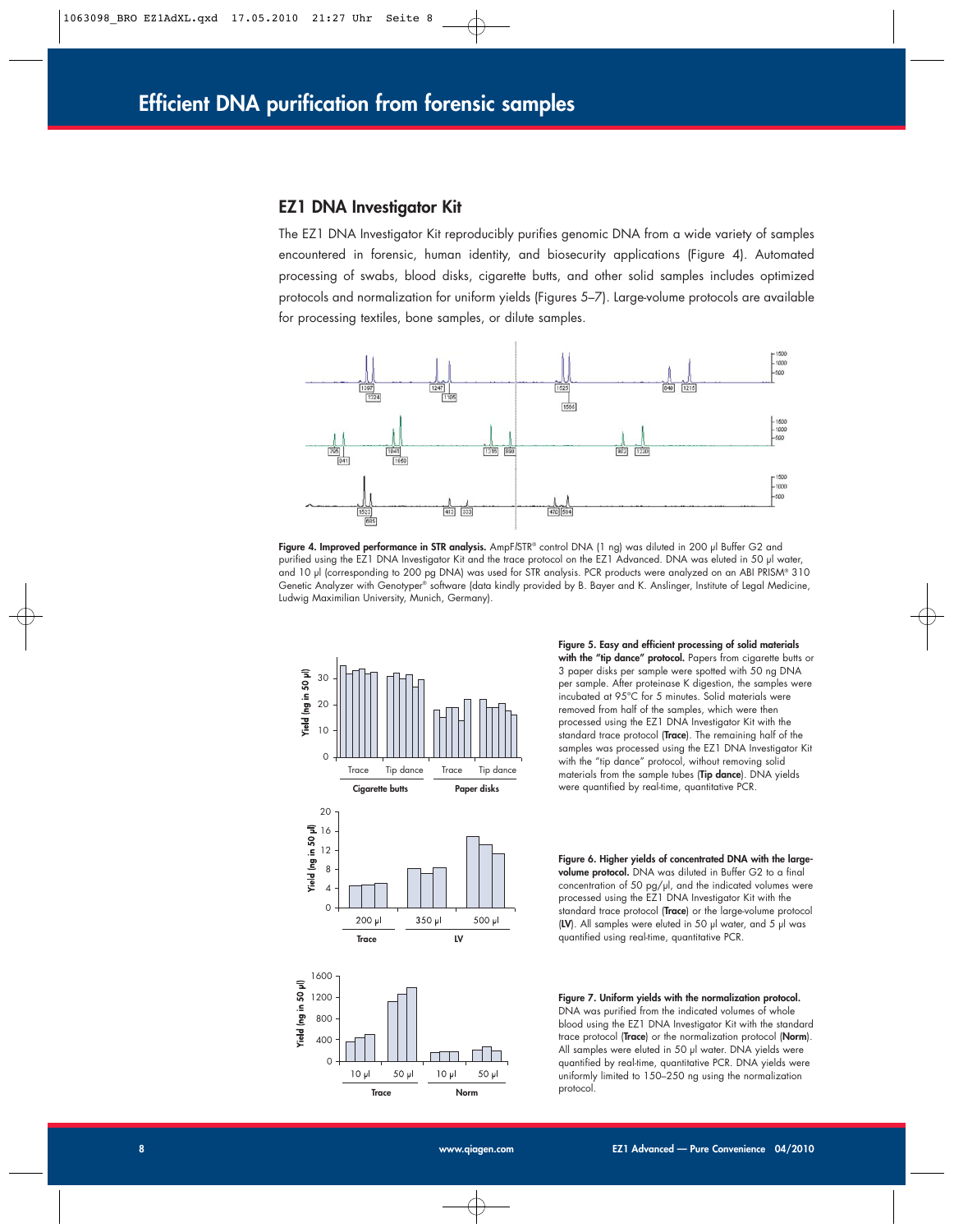#### **EZ1 Virus Mini Kit v2.0**

The EZ1 Virus Mini Kit allows simultaneous purification of viral DNA and RNA from serum, plasma, CSF, urine, respiratory samples, and other cell-free body fluids from up to 400 µl sample volume. Purified nucleic acids can be eluted in as little as 60 µl elution buffer. Efficient purification of viral RNA and DNA results in sensitive analytical detection on a variety of real-time thermal cyclers (data not shown; visit www.qiagen.com/goto/EZ1Virus for more information). The kit provides optimized binding conditions for robust and reproducible capture of nucleic acids and improved wash conditions for high analytical sensitivity in downstream assays (Figures 8 and 9). Efficient yields, even with low viral titers, ensure sensitive analytical detection.



**Figure 8. Highly reproducible purification of viral nucleic acids.** Viral DNA and RNA was purified from human plasma spiked with 2 dilutions of each virus, in replicates of 12, and from 2 additional negative controls using the EZ1 Virus Mini Kit v2.0, with elution in 90 µl. HAV RNA was detected using an HAV RT-PCR Research Kit. CVs of crossing-point values were 0.54% **A** and 0.24% for calculated titers of 3.9 x 10<sup>s</sup> IU/ml and 4.2 x 10<sup>3</sup> IU/ml, respectively. **E** HBV DNA was detected using an HBV PCR Research Kit. CVs of crossing-point values were 0.38% and 0.95% for calculated titers of 1.0 x 10<sup>5</sup> IU/ml and 9.7 x 10<sup>2</sup> IU/ml, respectively. **Id HIV-1 RNA** was detected using an HIV-1 RT-PCR Research Kit. CVs of C<sub>T</sub> values were 1.26% and 0.97% for calculated titers of 2.4 x 10<sup>6</sup> IU/ml and 3.5 x 10<sup>4</sup> IU/ml, respectively. The baseline is shown in each amplification plot.



**Figure 9. System robustness using different tubes.** Blood was collected from 6 different donors into the indicated collection tubes. Plasma was prepared and spiked with an HBV standard (Teragenix) at 1 x 10<sup>4</sup> IU/ml. Viral DNA was purified using the EZ1 Virus Mini Kit v2.0, and eluates were analyzed using custom-designed primers and probe with the QuantiTect® Probe PCR Kit. A Tube-to-tube variability for each donor. **B** Donor-to-donor variability for each tube type.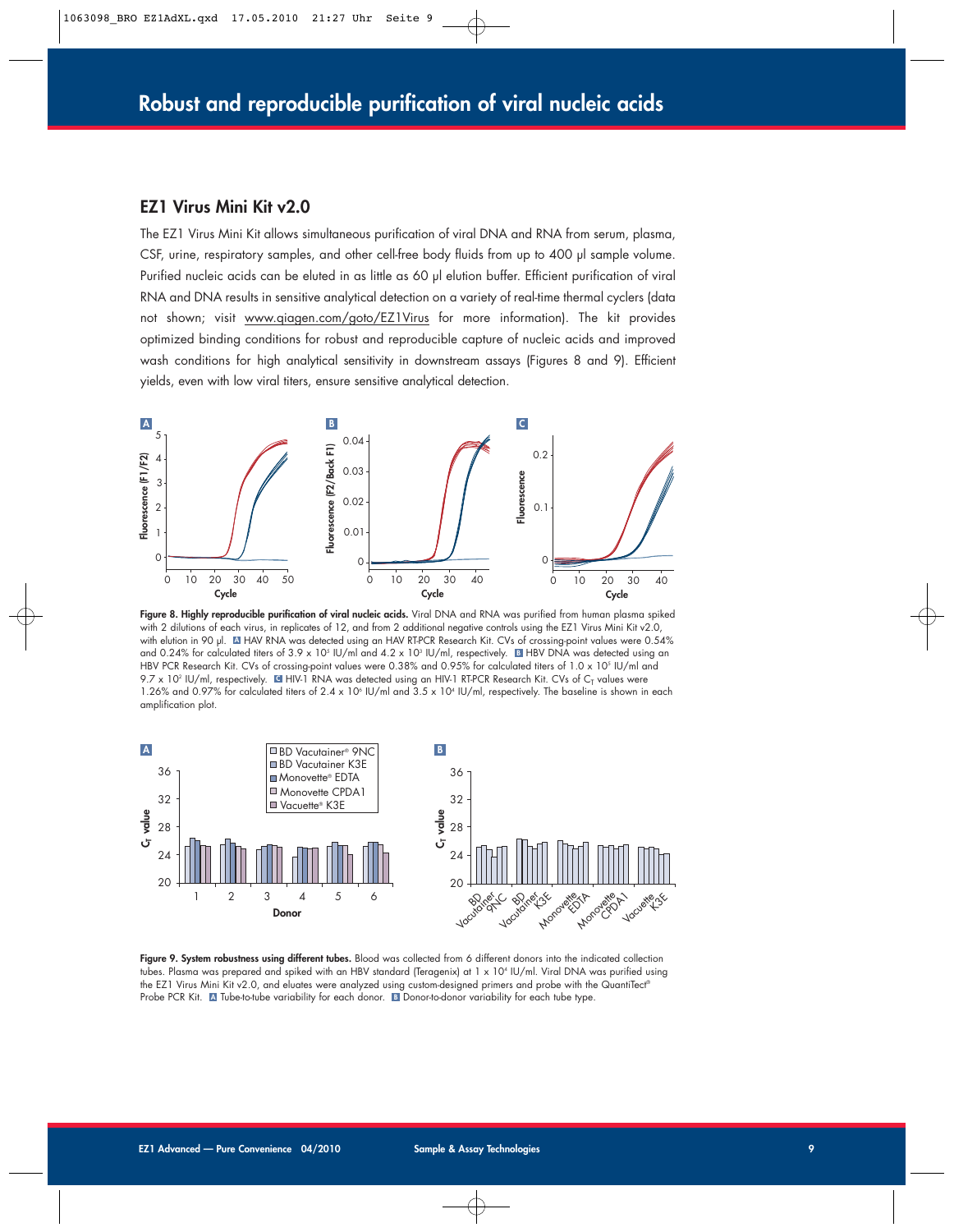

## **EZ1 RNA Cell and Tissue Kits**

The high purity and integrity of RNA purified using EZ1 Advanced solutions ensures high performance in gene expression analysis. The high-quality RNA allows sensitive and precise downstream analysis using methods such as microarray analysis (Figure 10) and real-time RT-PCR (Figure 11). Up to  $1 \times 10^6$  cultured cells,  $2 \times 10^6$  blood cells, or 10 mg easy-to-lyse tissue can be processed per sample.



**Figure 10. Efficient labeling of target for microrray analysis.** Total RNA was purified from HeLa cells using the EZ1 Advanced. cDNA was synthesized from total RNA and simultaneously labeled with both Alexa Fluor® 532 and Cy®5 fluorophores using the QIAGEN LabelStar® Array Kit. Labeled cDNA was hybridized to a SensiChip™ DNA Array Bar containing stress- and aging-specific capture probes. A Plot showing that intensities of signal correlate well following hybridization with 1 µg cDNA, independent of the fluorophore type. **B** Comparison of numbers of positive (signal:noise ratio >3) signals detected (5-second exposure) following hybridization with the indicated amounts of total RNA.



"Once you have experienced the speed and convenience of an EZ1 Advanced automated solution, you will never want to work without it!"



**Figure 11. Consistent accuracy provides high resolution.** Dilution series were performed on lysates of 3.2 x104 HeLa cells to produce aliquots equivalent to 1000–32,000 cells. RNA was purified from lysates using the EZ1 Advanced. Purified RNA was eluted in 200 µl and 5 µl aliquots were used in 25 µl real-time RT-PCR of human p53 mRNA using the QuantiTect Probe RT-PCR Kit. Three reactions were performed using each dilution. Plot of  $C<sub>T</sub>$  values and cell number equivalents shows high linearity over a wide range of starting template amounts.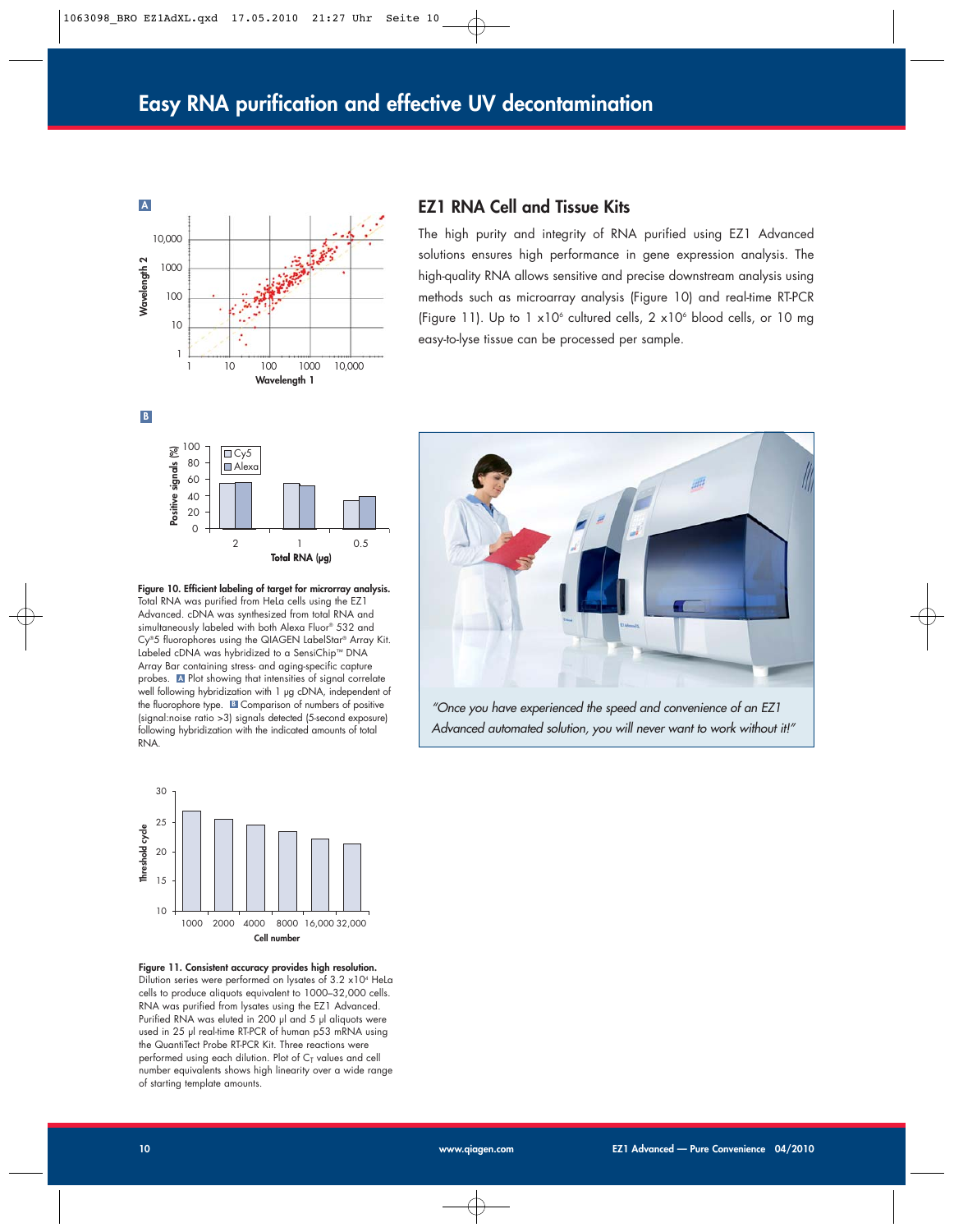## **Ordering Information**

| <b>Product</b>                              | <b>Contents</b>                                                                                                                                                                                                    | Cat. no. |
|---------------------------------------------|--------------------------------------------------------------------------------------------------------------------------------------------------------------------------------------------------------------------|----------|
| EZ1 Advanced                                | Robotic workstation for automated purification of nucleic acids from up<br>to 6 samples using EZ1 Kits, 1-year warranty on parts and labor*                                                                        | 9001410  |
| EZ1 Advanced XL                             | Robotic workstation for automated purification of nucleic acids from up<br>to 14 samples using EZ1 Kits, 1-year warranty on parts and labor*                                                                       | 9001492  |
| IQ/OQ Services                              |                                                                                                                                                                                                                    |          |
| IQ/OQ Services                              | Validation support service for the EZ1 Advanced and EZ1 Advanced XL.<br>Validation support provides IQ/OQ documentation and performance<br>of the qualification protocols with costs for labor and travel covered. | 9240826  |
| <b>EZ1 Kits</b>                             |                                                                                                                                                                                                                    |          |
| EZ1 DNA Investigator Kit (48)               | For 48 preps: Reagent Cartridges, Plasticware, Buffers and Reagents,<br>Carrier RNA                                                                                                                                | 952034   |
| EZ1 Virus Mini Kit v2.0 (48)                | For 48 preps: Reagent Cartridges, Plasticware, Carrier RNA, Buffer AVE                                                                                                                                             | 955134   |
| EZ1 DNA Blood 200 µl Kit (48)               | For 48 preps: Reagent Cartridges, Plasticware                                                                                                                                                                      | 951034   |
| EZ1 DNA Blood 350 µl Kit (48)               | For 48 preps: Reagent Cartridges, Plasticware                                                                                                                                                                      | 951054   |
| EZ1 DNA Tissue Kit (48)                     | For 48 preps: Reagent Cartridges, Plasticware, Buffer G2, Proteinase K                                                                                                                                             | 953034   |
| EZ1 RNA Cell Mini Kit (48)                  | For 48 preps: Reagent Cartridges, Plasticware, Buffer RLT,<br><b>RNase-Free DNase I</b>                                                                                                                            | 958034   |
| EZ1 RNA Tissue Mini Kit (48)                | For 48 preps: Reagent Cartridges, Plasticware, Buffer RLT,<br><b>RNase-Free DNase I</b>                                                                                                                            | 959034   |
| <b>EZ1 RNA Universal</b><br>Tissue Kit (48) | For 48 preps: Reagent Cartridges, Plasticware,<br>QIAzol Lysis Reagent, Buffer RLT                                                                                                                                 | 956034   |
| EZ1 DSP DNA Blood Kit (48) <sup>t</sup>     | For 48 preps: Reagent Cartridges, Plasticware                                                                                                                                                                      | 62124    |
| EZ1 DSP Virus Kit (48) <sup>†</sup>         | For 48 preps: Reagent Cartridges, Plasticware, Buffers, Carrier RNA                                                                                                                                                | 62724    |

\* Warranty PLUS 2 (cat. no. 9237720) recommended: 3-year warranty, 1 preventive maintenance visit per year, 48-hour priority response, all labor, travel, and repair parts. † Not available in all countries; please inquire.

For up-to-date licensing information and product-specific disclaimers, see the respective QIAGEN kit handbook or user manual. QIAGEN kit handbooks and user manuals are available at www.qiagen.com or can be requested from QIAGEN Technical Services or your local distributor.

## **Visit www.qiagen.com/goto/EZ1Advancedsolutions to discover just how easy, safe, and reliable walkaway automation can be!**

Trademarks: BioRobot®, EZ1®, LabelStar®, QuantiTect®, (QIAGEN Group); ABI PRISM®, AmpF/STR®, Genotyper® (Applera Corporation or its subsidiaries); Alexa Fluor® (Molecular Probes, Inc.); BD Vacutainer® (Becton,Dickinson and Company); Cy® (GE Healthcare); Monovette®(Sarstedt AG & Co.); SensiChip™ (Zeptosens); Vacuette® (C.A. Greiner & Söhne GmbH). QIAzol Lysis Reagent is a subject of US Patent No. 5,346,994<br>and foreign eq